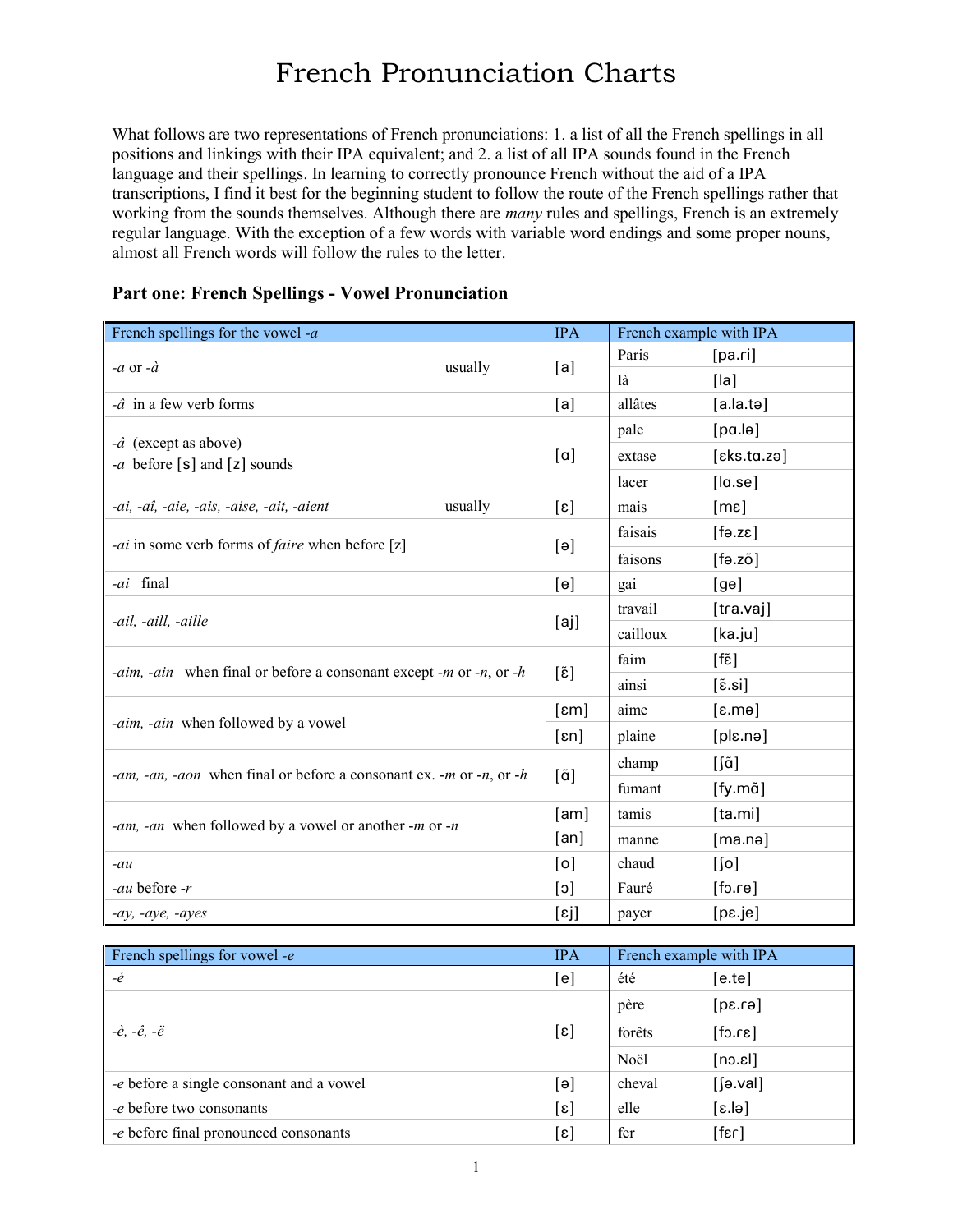| -e before final silent consonants (except -s and -t)                    |                           | pied      | [pje]                        |
|-------------------------------------------------------------------------|---------------------------|-----------|------------------------------|
| -e final<br>spoken                                                      | silent                    | parle     | [parl]                       |
| sung                                                                    | $\lceil e \rceil$         | parle     | [par.lə]                     |
| -e final in monosyllables                                               | [e]                       | je        | [3e]                         |
| -er final - generally in non-verb forms                                 | $\lceil \text{ar} \rceil$ | hiver     | [i.ver]                      |
| -er final - in verb endings and some nouns and adjectives.              | [e]                       | parler    | [par le]                     |
|                                                                         |                           | boulanger | $[bu.l\tilde{a}.3e]$         |
| -es final                                                               | [e]                       | parles    | [par.lə]                     |
| -es final in monosyllables before a closed vowel                        | [e]                       | les       | [le]                         |
| -es final in monosyllables before an open vowel                         | $[\epsilon]$              | des       | $[d\varepsilon]$             |
| -et final                                                               | $[\epsilon]$              | filet     | $[fi.l\varepsilon]$          |
| et (the words meaning and)                                              | [e]                       | et        | [e]                          |
| -eau                                                                    | [o]                       | beau      | [bo]                         |
| -ei                                                                     | $[\epsilon]$              | seize     | $[sz.$ zə]                   |
| -eim & -ein when final or before a consonant ex. -m or -n, or -h        | $[\tilde{\epsilon}]$      | plein     | $[pi\tilde{\epsilon}]$       |
| -em & -en when final or before a consonant ex. -m or -n, or -h          | $[\tilde{a}]$             | ensemble  | $[\tilde{a}.\tilde{sa}.blə]$ |
| -em & -en when followed by a vowel the -e is not nasal                  | [e]                       | tenir     | $[$ tə.nir $]$               |
|                                                                         | $[\epsilon]$              | tennis    | [ts.nis]                     |
|                                                                         | $[\tilde{a}m]$            | emmêler   | $[\tilde{a}$ .me.le]         |
| -emm & -enn when initial remain nasal except ennemi $[\epsilon$ .no.mi] | $[\tilde{a}n]$            | ennui     | $[\tilde{a}.nyi]$            |
| -en after $-i$                                                          | $[i\tilde{\epsilon}]$     | viens     | $[vj\tilde{\epsilon}]$       |
| -ent final                                                              | $[\tilde{a}]$             | firmament | [fir.ma.mã]                  |
| -ent final in third person plural verb endings                          | [e]                       | parlent   | [par.lə]                     |
| -eu in the interior of a word                                           | $[\infty]$                | heure     | [61.50]                      |
| -eu before [z]                                                          | $[\emptyset]$             | creuse    | $[k\emptyset$ .zə]           |
| -eu as a final sound                                                    |                           | peu       | $[p\emptyset]$               |
| -ge before a back vowel $(-a, -b, -u)$                                  | [e]                       | Georges   | [30.39]                      |

| French spellings for the vowel $-i$                                                                  | <b>IPA</b> | French example with IPA |           |
|------------------------------------------------------------------------------------------------------|------------|-------------------------|-----------|
| $-i$ single including before a mute $-e$                                                             | [i]        | finir                   | [fin.nir] |
| $-i$ with the <i>circonflexe</i> [sir.kõ.flɛks]                                                      | [i]        | île                     | [i.lə]    |
| $-i$ with the <i>diérèse</i> [dje.rez]                                                               | $[$        | Aïda                    | [a.i.da]  |
| <i>-i</i> preceding a stressed vowel                                                                 | [i]        | bien                    | [bjɛ̃]    |
| Final -il and -ille, and medial -ill                                                                 | [i]        | aille                   | [aj]      |
| <i>-ill</i> and <i>ille</i> with no other vowel                                                      | [ij]       | fille                   | [fi.jə]   |
| <i>-im</i> and <i>-in</i> when final or before a consonant ex. <i>-m</i> or <i>-n</i> , or <i>-h</i> |            | timbre                  | [tɛ̃.brə] |
|                                                                                                      | [ɛ̃]       | brin                    | [brɛ̃]    |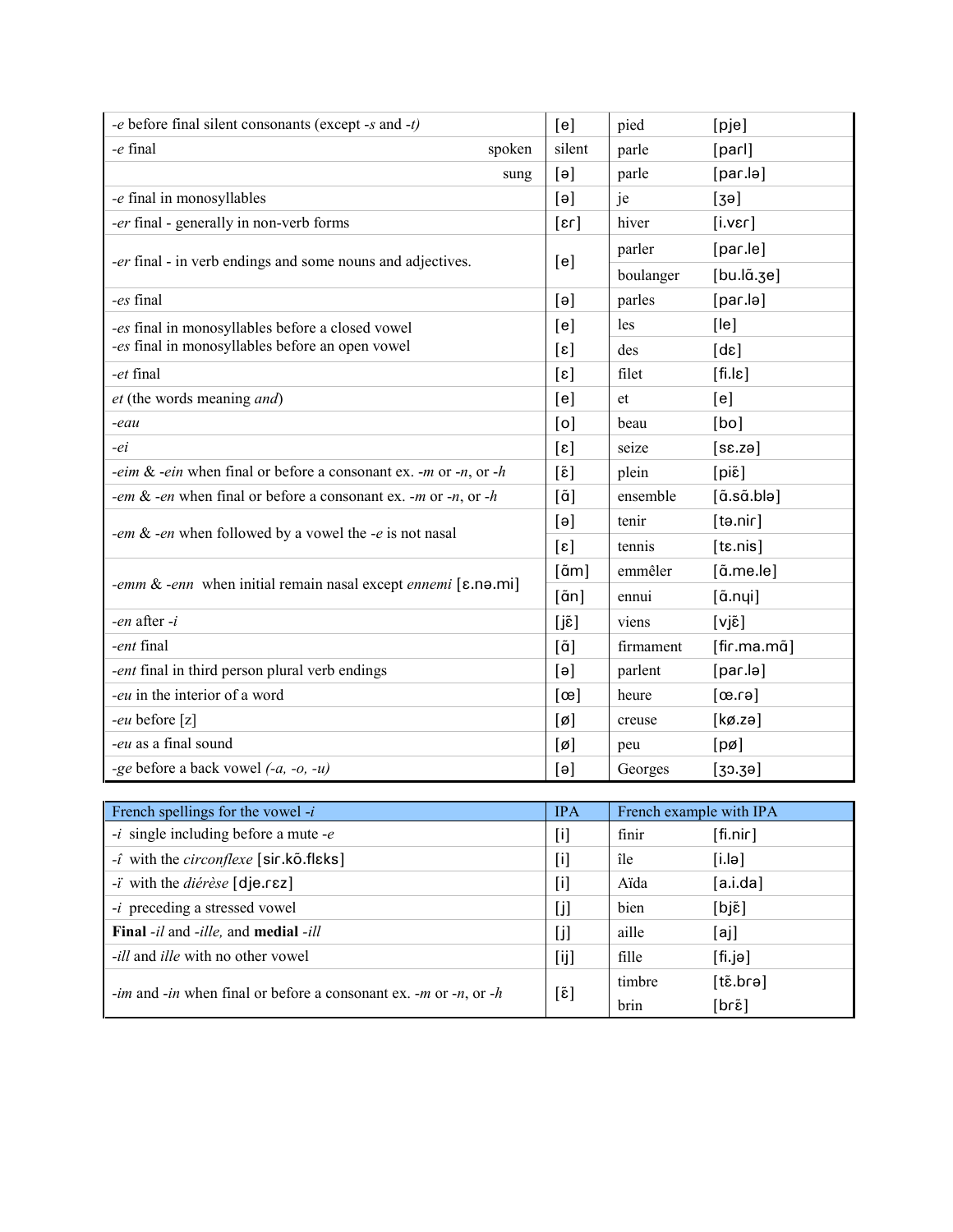| French spellings for the vowel - $o$                                                                  | <b>IPA</b> | French example with IPA |                              |
|-------------------------------------------------------------------------------------------------------|------------|-------------------------|------------------------------|
| -o preceding a consonant or a vowel                                                                   | [c]        | doter                   | $\lceil \text{do.te} \rceil$ |
| -o when final sound                                                                                   | [o]        | mot                     | $\lceil \text{mo} \rceil$    |
| $-\hat{o}$                                                                                            | [0]        | ôter                    | [o, <sub>te</sub> ]          |
| $-o$ before [z]                                                                                       | [o]        | rose                    | [ro.za]                      |
| <i>-oe</i> and <i>-oeu</i>                                                                            | $[\infty]$ | coeur                   | [kœr]                        |
| $-oi$                                                                                                 | [wa]       | <b>VO1X</b>             | [vwa]                        |
| <i>oin</i> when final or before a consonant ex. -h                                                    | [wɛ̃]      | loin                    | [lwɛ̃]                       |
| $-oy$                                                                                                 | [wa]       | royal                   | [rwa.jal]                    |
| <i>-ou</i> are before a stressed vowel                                                                | [w]        | ou <sub>1</sub>         | [wi]                         |
| - <i>om</i> - <i>on</i> when final or before a consonant ex. - <i>m</i> or - <i>n</i> , or - <i>h</i> | [õ]        | nom                     | [nõ]                         |
| $-eon.$                                                                                               | [õ]        | pigeon                  | [pi.30]                      |
| <i>-ou</i> , $-o\hat{u}$ and $-o\hat{u}$                                                              | [u]        | vous                    | [vu]                         |

| French spellings for the vowel $-u$                                | <b>IPA</b>         | French example with IPA |                                         |
|--------------------------------------------------------------------|--------------------|-------------------------|-----------------------------------------|
| -u after $g$ - and $q$ -                                           | silent             | guitare                 | $[g$ i.ta.rə $]$                        |
| $-u, -\hat{u}, -\hat{u}(e)$ , and $-ue$                            | [y]                | murmure                 | [my.my.rə]                              |
| -um and -un followed by a vowel, but not -m, -n, or -h.            | [y]                | unanime                 | [y,na,ni,me]                            |
| -ue when followed by -il, -ill, or -ille                           | $[\infty]$         | orgueil                 | [org. 10]                               |
| <i>-que</i> when final or not followed by double consonants        | $[\infty]$         | que                     | [kce]                                   |
| <i>-ueu</i> after -g and $-q$                                      | $[\infty]$         | vainqueur               | $[v\tilde{\epsilon}.k\tilde{\epsilon}]$ |
| - <i>u</i> before a stressed vowel                                 | [y]                | lui                     | $[I$ ųi]                                |
| -um and -un when final or before a consonant except-m or -n, or -h | $[\tilde{\infty}]$ | brun                    | [brœ̃]                                  |

| French spellings for the vowel - $y$                                                                      | <b>IPA</b>           | French example with IPA |           |
|-----------------------------------------------------------------------------------------------------------|----------------------|-------------------------|-----------|
| $-y$ or $-y$ except when nasal                                                                            | [i]                  | martyr                  | [mar.tir] |
| -ym and -yn before a vowel                                                                                | $[1]$                | hymne                   | [im.nə]   |
| - <i>yn</i> and - <i>ym</i> when final or before a consonant ex. - <i>m</i> or - <i>n</i> , or - <i>h</i> | $[\tilde{\epsilon}]$ | thym                    | [tɛ̃]     |
| $-y$ initial in a word                                                                                    | [i]                  | yeux                    | [jø]      |
| - <i>y</i> between two vowels                                                                             | [i]                  | royal                   | [rwa.jal] |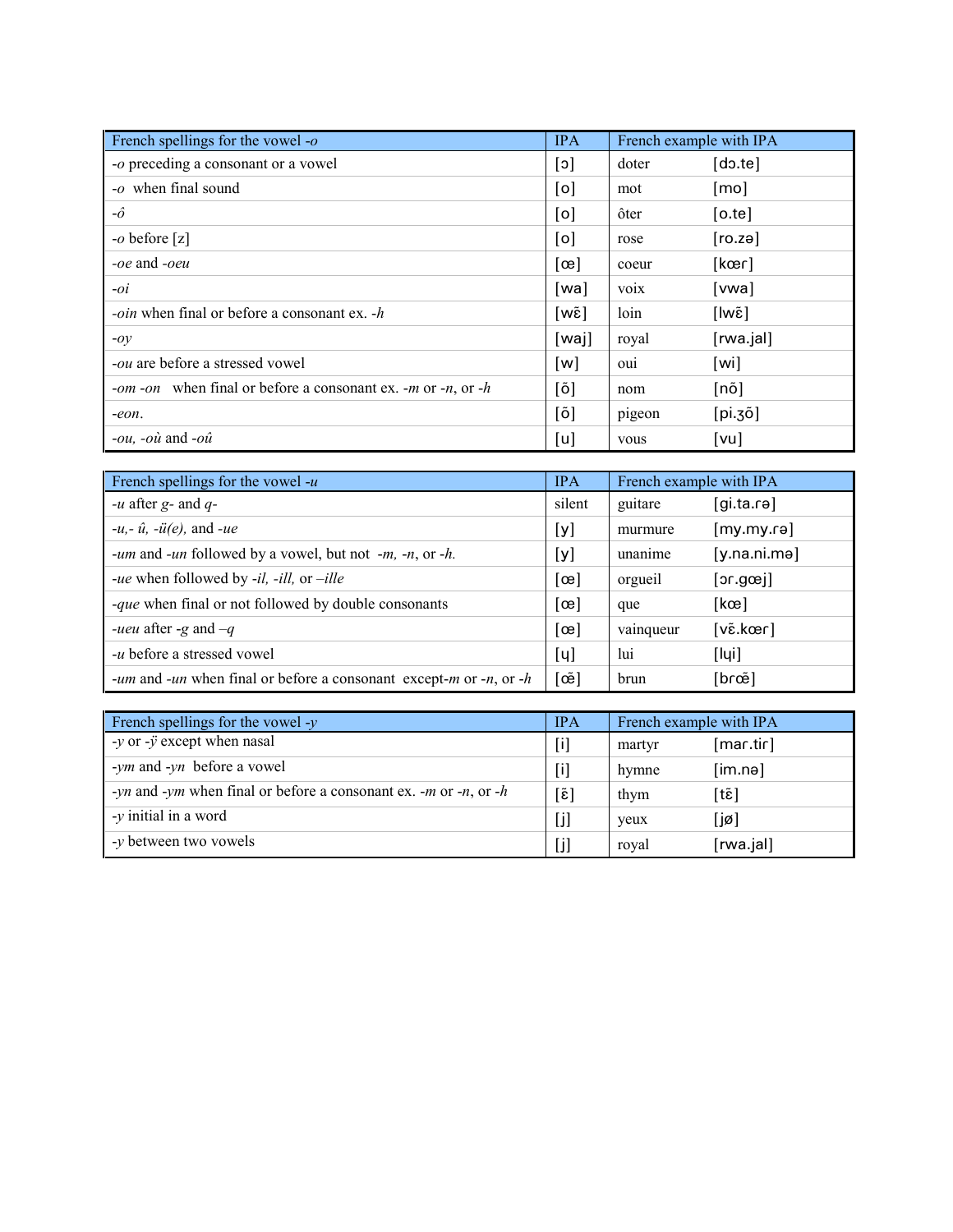## **Consonant pronunciation**

While consonant pronunciation is considerably easier than for vowels, it still offers some challenges for the singer. Each individual consonant will be presented with a minimum of two pronunciation examples: first, a general pronunciation for the single and double consonant in the initial and medial position, and second, a possible final pronunciation. If such exist, pronunciation variants in liaison, and combination will also be presented.

| Letter      | French Spelling                                         | <b>IPA</b> | French Word with IPA |                                          |
|-------------|---------------------------------------------------------|------------|----------------------|------------------------------------------|
| $\mathbf b$ | $-b$ or $-bb$ initial and medial                        | [b]        | beau                 | [bo]                                     |
|             |                                                         |            | abbesse              | $[a.bc.se]$                              |
|             | final                                                   | silent     | plomb                | $[pl\tilde{o}]$                          |
|             | followed by -s or -t                                    | [p]        | absolu               | [ap.so.                                  |
| $\mathbf C$ | -c before a front vowel $(-e, -i, \text{ or } -y)$      | [s]        | ciel                 | [sjel]                                   |
|             | -cc before a front vowel $(-e, -i, \text{ or } -y)$     | [ks]       | accent               | $[ak.s\tilde{a}]$                        |
|             | -c or -cc before a back vowel $(-a, -a, -u)$ or a cons. | [k]        | encore               | [ā.ko.rə]                                |
|             | final                                                   | [k]        | parc                 | [park]                                   |
|             | final after $-n$                                        | silent     | blanc                | $[b \tilde{\alpha}]$                     |
|             | -ct final                                               | [kt]       | direct               | [di.rɛkt]                                |
|             |                                                         | silent     | respect              | [resp.]                                  |
|             | with the <i>çédille</i> [se.di.jə]<br>-Ç                | [s]        | garçon               | $[gar.s\~o]$                             |
|             | $-ch$                                                   | $[]$       | blanche              | $[bI\tilde{a}.e]$                        |
|             | -ch in words of Greek origin                            | [k]        | Christ               | [krist]                                  |
|             | $-cqu$                                                  | [k]        | acquisition          | [a.ki.zi.sjõ]                            |
| d           | -d or -dd initial or medial                             | [d]        | doux                 | [du]                                     |
|             |                                                         |            | addition             | [a.di.sjõ]                               |
|             | final                                                   | silent     | pied                 | [pje]                                    |
|             | in liaison                                              | [t]        | grand_arbre          | [grã. tar.brə]                           |
| f           | -f or -ff initial or medial                             | $[f]$      | enfant               | $[\tilde{a}.f\tilde{a}]$                 |
|             |                                                         |            | effort               | [1c.f.3]                                 |
|             | final                                                   | $[f]$      | comparatif           | [kõ.pa.ra.tif]                           |
|             | in liaison                                              | [v]        | neuf heures          | $[n\infty, \text{vec} \cdot \text{ref}]$ |
| g           | -g before a front vowel $(-e, -i, \text{ or } -y)$      | $[3]$      | sabotage             | [za.bo.ta.ge]                            |
|             | -gg before a front vowel $(-e, -i, \text{ or } -y)$     | [g3]       | suggestion           | [syg.ges.tjõ]                            |
|             | -g or -gg before a back vowel $(-a, -b, -u)$ or a cons. | [g]        | grave                | [gra.və]                                 |
|             | final                                                   | silent     | sang                 | [sã]                                     |
|             | in liaison                                              | [k]        | sang_et eau          | [sã. ke o]                               |
|             | -ge before a back vowel $(-a, -b, -u)$ or a consonant   | $[3]$      | pigeon               | [pi.30]                                  |
|             | -gu before a front vowel $(-e, -i, or -y)$              | [g]        | gigue                | [si.9e]                                  |
|             | $-gn$                                                   | [n]        | compagnon            | [kõ.pa.nõ]                               |
|             | -gt                                                     | silent     | doigt                | [dwa]                                    |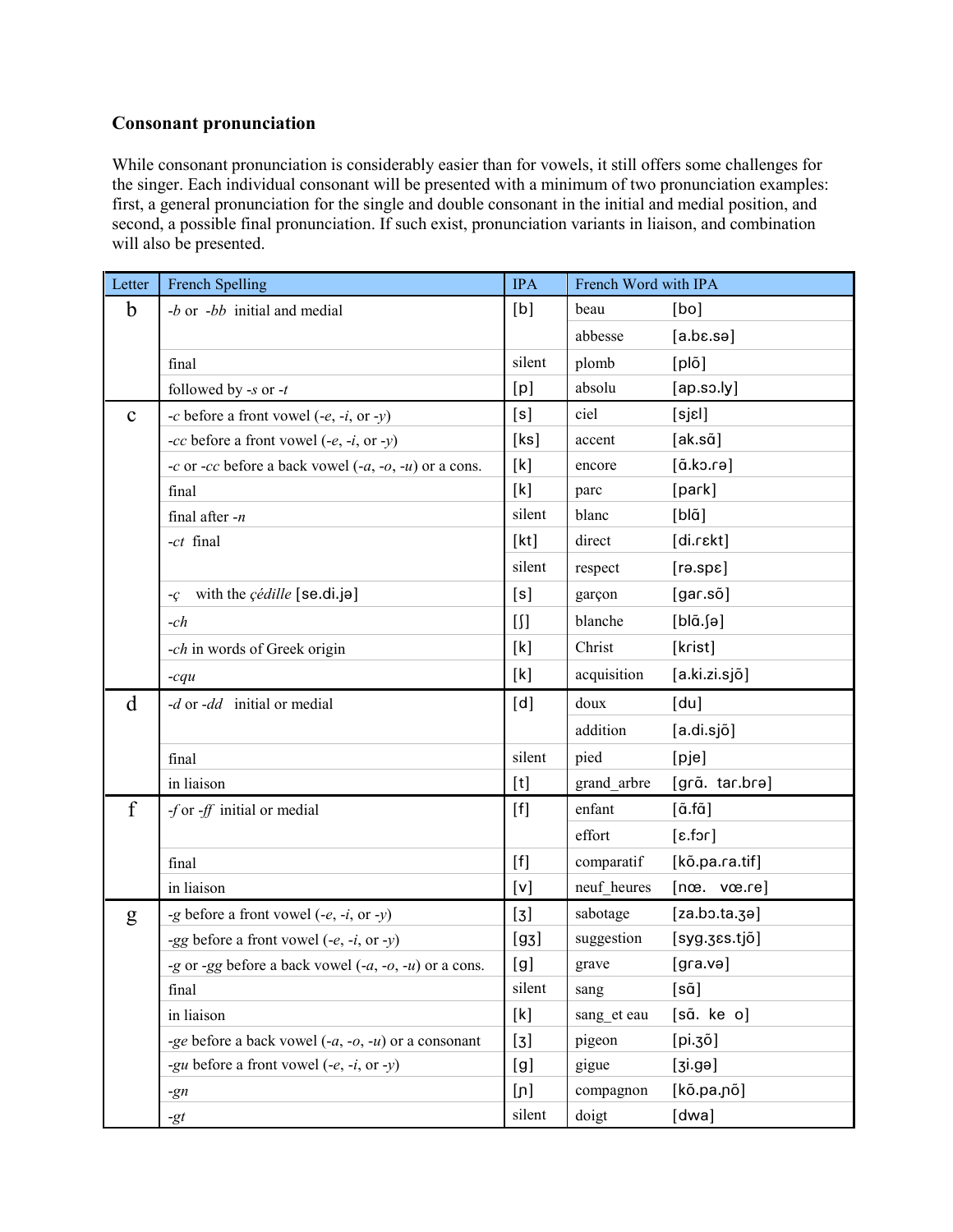| $\boldsymbol{h}$ | Initial -h is classified as mute and aspirate - both are always silent but,                     |                              |               |                                                 |  |
|------------------|-------------------------------------------------------------------------------------------------|------------------------------|---------------|-------------------------------------------------|--|
|                  | $-h$ initial mute allows liaison or elision                                                     | silent                       | douze heure   | [du. zæ.rə]                                     |  |
|                  | $-h$ initial aspirate allows no linking                                                         | silent                       | tres *hideuse | $[tr\epsilon$ i.dœ.zə]                          |  |
|                  | $-h$ medial                                                                                     | silent                       | souhaiter     | [su.s.te]                                       |  |
|                  | $\overline{J}$                                                                                  | $[3]$                        | jardin        | $[3ar.d\tilde{\epsilon}]$                       |  |
| $\mathbf{k}$     | found in words of foreign origin only                                                           | [k]                          | kilo          | [ki.lo]                                         |  |
|                  | final                                                                                           | [k]                          | kodak         | [kɔ.dak]                                        |  |
| $\mathbf{l}$     | $-l$ or $-ll$ initial or medial                                                                 | $[1]$                        | large         | $[lar.\mathsf{3}a]$                             |  |
|                  |                                                                                                 |                              | ballet        | [ba.lc]                                         |  |
|                  | final                                                                                           | $[1]$                        | ideal         | [i.de.al]                                       |  |
|                  | -il, -ill, and -ille (but not final -ile)                                                       | [i]                          | soleil        | $[$ so.l $\varepsilon$ j                        |  |
|                  |                                                                                                 |                              | papillons     | [pa.pi.jõ]                                      |  |
|                  |                                                                                                 |                              | famille       | [fa.mi.jə]                                      |  |
|                  | In the these words and their derivatives                                                        | $[1]$                        | mille         | [mi.lə] (thousand)                              |  |
|                  |                                                                                                 |                              | tranquille    | [trã.ki.lə] (tranquil)                          |  |
|                  |                                                                                                 |                              | ville         | [vi.lə] (villages)                              |  |
| m                | - <i>m</i> or - <i>mm</i> initial or medial                                                     | [m]                          | mardi         | [mar.di]                                        |  |
|                  |                                                                                                 |                              | flamme        | [fla.mə]                                        |  |
|                  | after a nasal vowel                                                                             | silent                       | parfum        | [par.fœ̃]                                       |  |
|                  | in liaison                                                                                      | [m]                          | nom_à tiroirs | [nõ. ma ti.rwar]                                |  |
| $\mathbf n$      | $-n$ or $-nn$ initial or medial                                                                 | [n]                          | neige         | [ne.3e]                                         |  |
|                  |                                                                                                 |                              | année         | [a.ne.ə]                                        |  |
|                  | after a nasal vowel                                                                             | silent                       | ensemble      | $[\tilde{a}.\tilde{s}\tilde{a}.\tilde{b}$ lə]   |  |
|                  | in liaison                                                                                      | [n]                          | en aimant     | $[\tilde{a}$ . n $\varepsilon$ .m $\tilde{a}$ ] |  |
| $\mathbf{p}$     | $-p$ or $-pp$ initial or medial                                                                 | [p]                          | captive       | [kap.ti.və]                                     |  |
|                  |                                                                                                 |                              | support       | $[sy.p$ or]                                     |  |
|                  | final                                                                                           | silent                       | trop          | [tro]                                           |  |
|                  | in liaison                                                                                      | [p]                          | trop en       | [tro. pã]                                       |  |
|                  | $-mpt$                                                                                          | silent                       | compter       | $[k\tilde{o}.te]$                               |  |
|                  | $-ph$                                                                                           | [f]                          | philosophe    | [fi.lo.so.fe]                                   |  |
| q                | -qu initial or medial                                                                           | [k]                          | liqueur       | $[$ li.kœr]                                     |  |
|                  | final                                                                                           | [k]                          | $c$ inq       | [sɛ̃k]                                          |  |
|                  | in liaison                                                                                      | [k]                          | cinq enfants  | [sɛ̃. kɑ̃.fɑ̃]                                  |  |
| $\mathbf{r}$     | Spoken French makes use of the uvular $[R]$ that is appropriate for dialogue and cabaret songs. |                              |               |                                                 |  |
|                  | $-r$ or $-rr$ initial,                                                                          | [r]                          | rapide        | [ra.pi.də]                                      |  |
|                  | $-r$ or $-rr$ medial or final                                                                   | $\lbrack \mathsf{r} \rbrack$ | garage        | [ga, ra, zo]                                    |  |
|                  |                                                                                                 |                              | terrible      | [tɛ.ri.blə]                                     |  |
|                  |                                                                                                 |                              | hiver         | [i.ver]                                         |  |
|                  | -er, -ier, or -yer final in some nouns and adjectives                                           | silent                       | foyer (noun)  | [fwa.je]                                        |  |
|                  | -er in the infinitive verb form                                                                 | [e]                          | parler        | [par.le]                                        |  |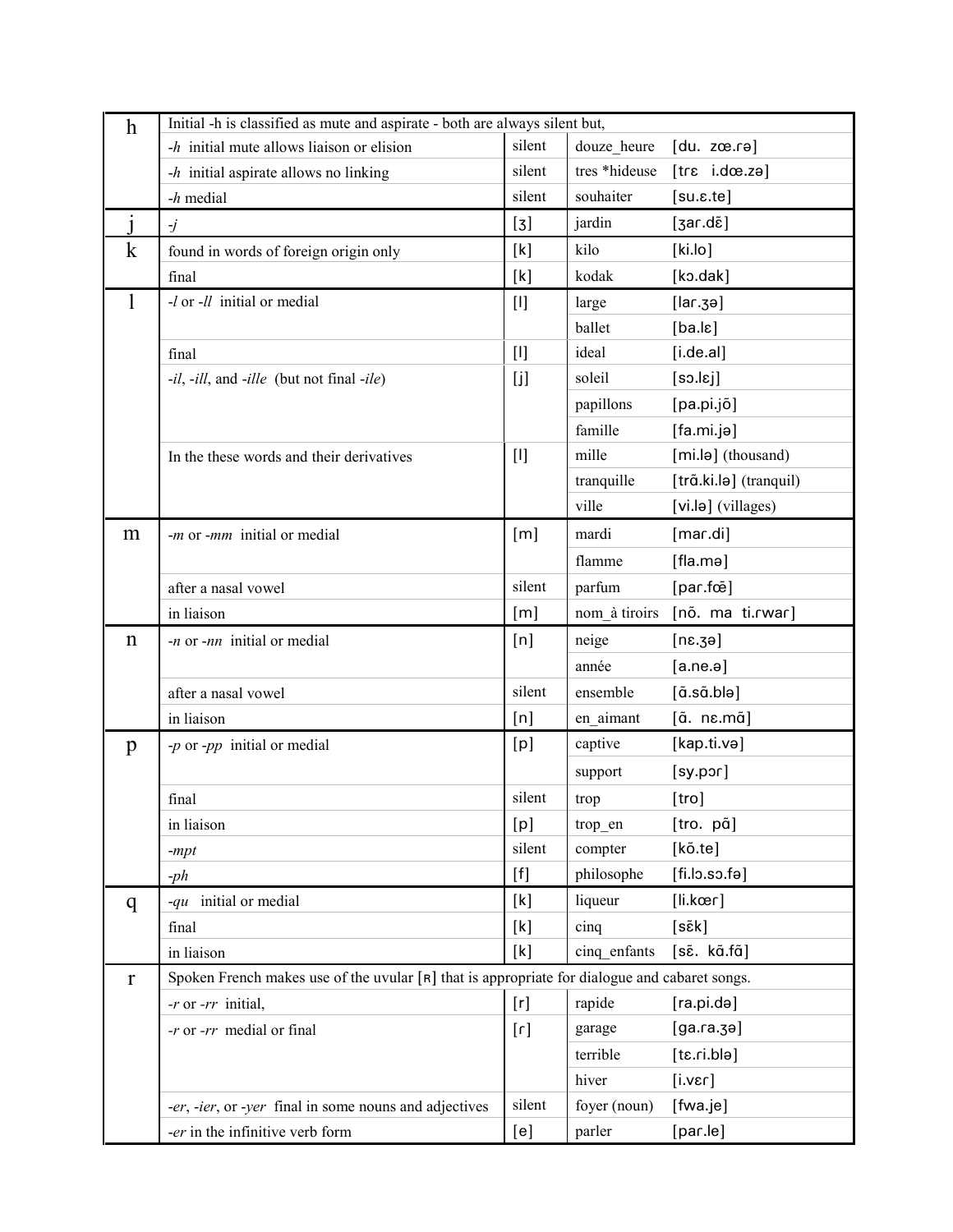| S           | -s and -ss initial or medial                          | [s]     | séance       | $[se.\tilde{a}.se]$    |
|-------------|-------------------------------------------------------|---------|--------------|------------------------|
|             |                                                       |         | Debussy      | [də.by.si]             |
|             | -s medial between vowels                              | [z]     | maison       | $[me.z\~o]$            |
|             | -s final                                              | silent  | toujours     | [tu.3ur]               |
|             | -s final in exceptions                                | [s]     | hélas        | $[e \cdot \text{las}]$ |
|             |                                                       |         | lis          | $[$ lis $]$            |
|             |                                                       |         | fils         | $[$ fis $]$            |
|             | in liaison                                            | [z]     | mes_yeux     | [ME. zjø]              |
|             | -sc before a front vowel $(-e, -i, \text{ or } -y)$   | [s]     | descendre    | [dɛ.sɑ̃.drə]           |
|             | -sc before a back vowel $(-a, -b, -u)$ or a consonant | [sk]    | scandale     | [skã.da.lə]            |
|             | -sch initial or medial                                | $[ \ ]$ | schéma       | $[$ [ε.ma]             |
| t           | $-t$ or $-tt$ initial or medial                       | [t]     | total        | [t <sub>0</sub> .tal]  |
|             |                                                       |         | glotte       | [glo.te]               |
|             | $-t$ final                                            | silent  | tuot         | [tu]                   |
|             | $-t$ in liaison                                       | [t]     | tout_un      | [tu. tœ̃]              |
|             | $-th$                                                 | [t]     | Thomas       | [t <sub>0</sub> .ma]   |
|             | -ti in endings -tion and -tience                      | [sj]    | attention    | [a.ta.sjõ]             |
|             | -tie when final                                       | [ti.e]  | sortie       | [sort.in. e]           |
| V           | $-v$ initial or medial                                | [v]     | souvenir     | [su.və.nir]            |
| W           | -w found in words of foreign origin                   | [v]     | Wagon        | [va.go]                |
| $\mathbf X$ | before consonants                                     | [ks]    | texte        | [tɛk.stə]              |
|             | before vowels or -h                                   | [gz]    | exemple      | [eg.zã.pla]            |
|             | in numbers                                            | [z]     | deuxieme     | $[d\infty.zj\in.m\in]$ |
|             | in liaison                                            | [z]     | deux enfants | [dø. zã.fã]            |
| Z           | initial or medial                                     | [z]     | zèle         | [els.3]                |
|             |                                                       |         | douze        | [du.zə]                |
|             | final                                                 | silent  | chez         | $[$ [e]                |
|             | Final as an exception                                 | [z]     | Berlioz      | [bɛr.ljoz]             |